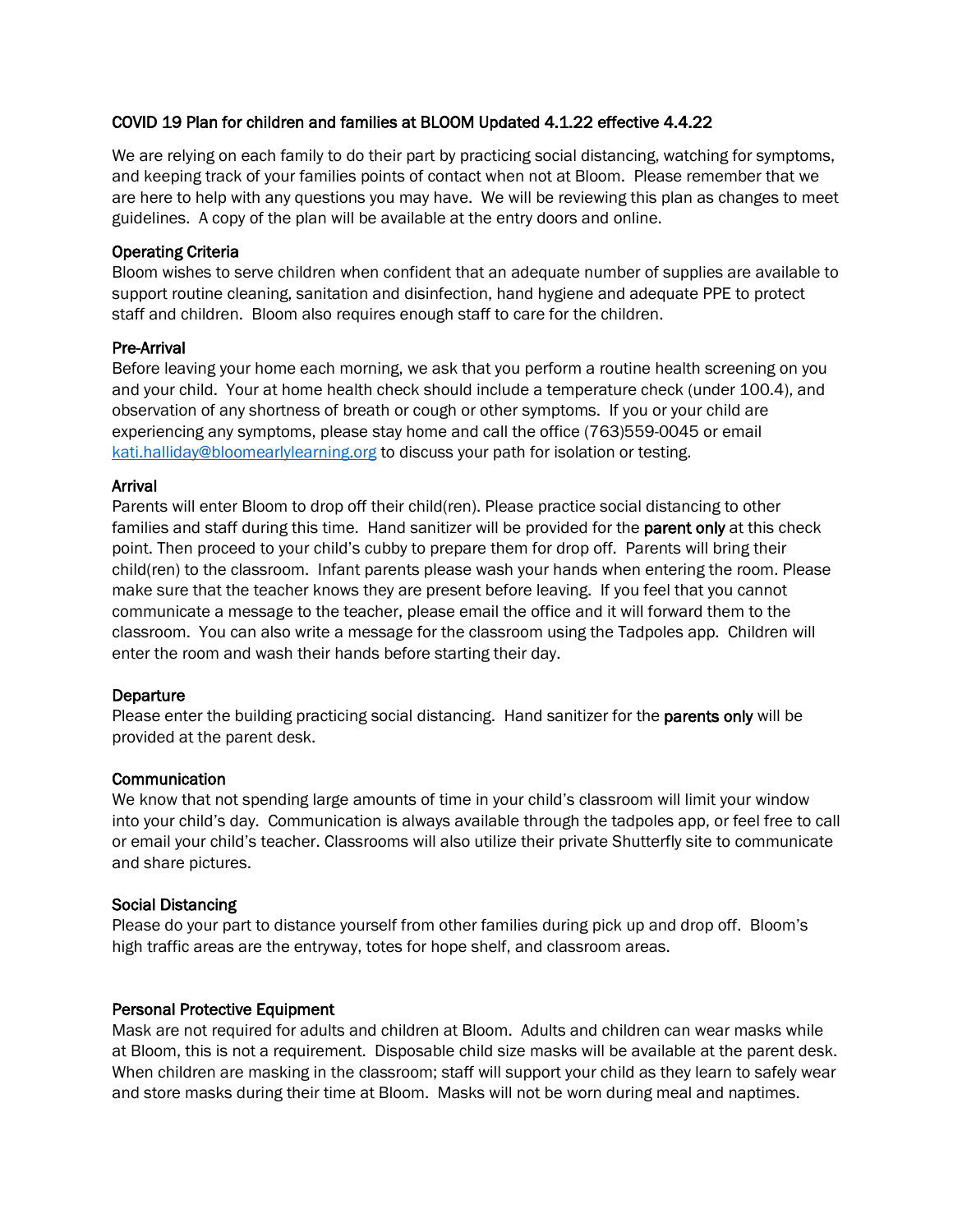Please plan on providing at minimum 2 clean masks each day. If your child's mask becomes wet or dirty, a staff member will help your child to change into a clean mask. Extra masks are available for adults and children at the health screening station by the front door. We ask that parents wear their own, when possible, but please know we will try to keep a limited supply in that area if you do not have a mask. Hand sanitizer is provided in this area as well for adults only.

## Health Exclusion

Bloom will continue to follow guidelines from MDH for all illness and exclusions. We ask that you contact the office to work through your family's timeline line depending on vaccination status, continual contact, ability to maintain distancing within the classroom, and if your child qualifies for a 7-day testing timeline. Adults and children that are current with their vaccinations can qualify for a 5-day isolation with return of wearing a mask for 5 days.

One update to our illness exclusion is our fever exclusion. Going forward Bloom will exclude children with a fever of 100.4 or greater. We ask you to monitor your child's symptoms and consult with their physician. Please communicate with the office any symptoms or doctor's diagnosis for your child(ren) or anyone living in your household. We will continue to communicate as usual for any contagious illnesses on the parent board. Please remember that children with a fever needs to be fever free without medication for 24 hours before returning to Bloom if a non-COVID 19 illness is determined. Children with non-COVID 19 symptoms will follow the Hennepin County Infectious Disease Manual.

Symptoms consistent with COVID 19 include: new onset or worsening cough, shortness of breath; fever; chills; muscle pain; headache; sore throat; new loss of taste or smelling; nausea; vomiting; diarrhea. Bloom will be following the MDH Exclusion Decision Tree and the CDC quarantine and isolation guidance. If you have questions about the decision tree, please call the Minnesota Department of Health, Infectious Disease Epidemiology Prevention and Control Division 651-201- 5414 or 1-877-676-5414.

# Health Screening

Health screenings will happen pre-arrival, and mid-day for all children and staff. We will be asking and monitoring for; a temperature of 100.4 or greater, coughing, shortness of breath, fever, chills, muscle pain, headache, sore throat, new loss of taste or smell, nausea, diarrhea, and vomiting. If your child becomes ill at school, we will exclude from the group and contact for pick up within the hour.

Temperature will be taken with a non-contact thermometer. If the temperature is not within the child's normal range during, staff will recheck with a contact thermometer by taking their temperature under the arm and adding a degree. These temperature checks will happen mid-day.

# When a Staff or Child Becomes Sick at School

When a child or staff member develops any symptoms or illness consistent with COVID-19 (we will follow the symptoms from the exclusion guidance) we will do the following:

• Isolate the person in a separate room while they wait to be picked up. We will ensure that they have hygiene supplies that are needed. Children two and above will be asked if they would like to wear a mask while they wait and continue to be directly monitored by Bloom staff.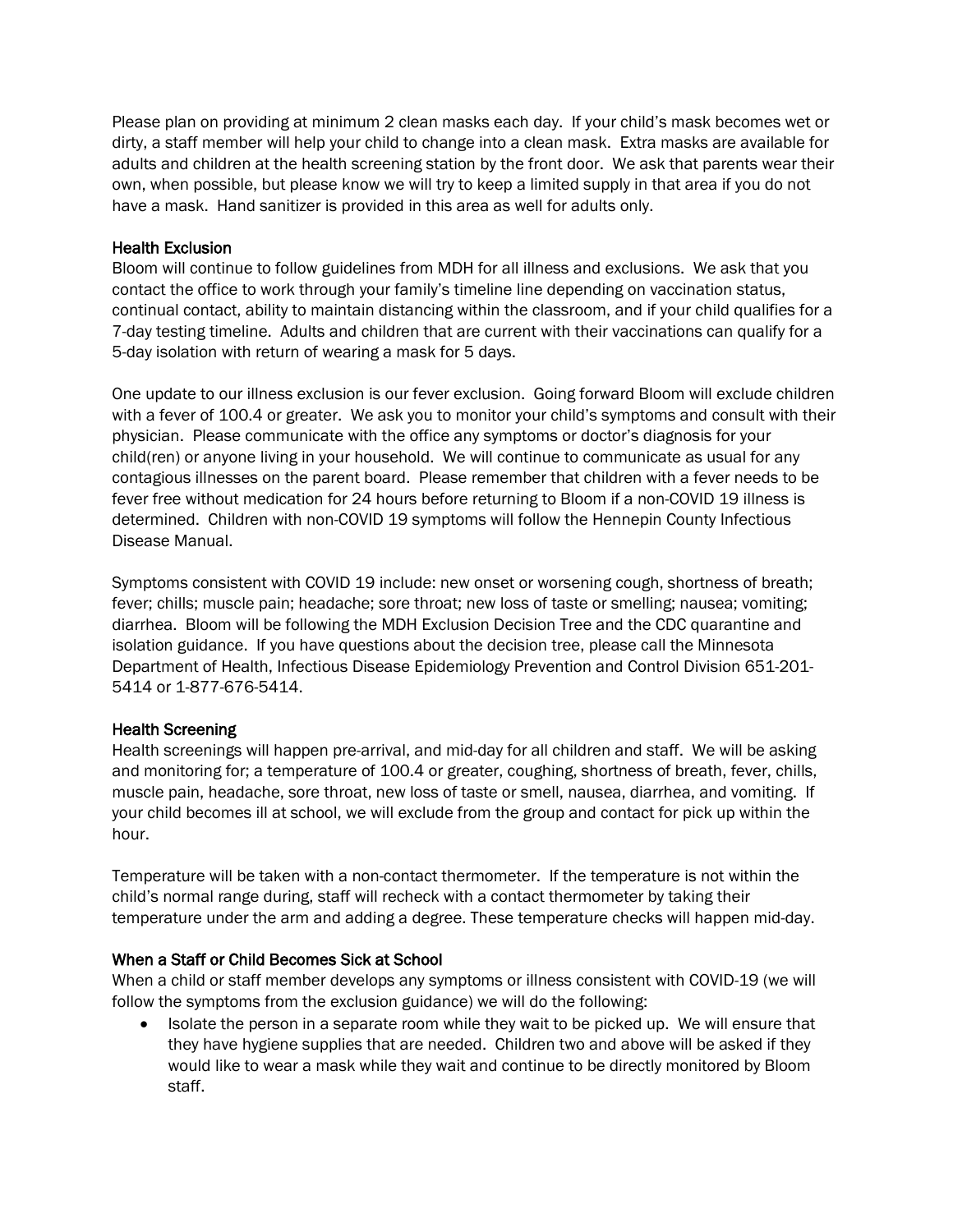- Staff monitoring the child will care for them using social distancing practices when allowed and utilize personal protective equipment.
- Isolation will happen in a closed space that will remain closed off for further use once the ill person leaves.
- Clean and disinfect high-touch surfaces, focusing on areas where the person is known to have been and items they have touched.
- Sick children and staff will not be allowed to return to the program until they have met the exclusion guidelines criteria from MDH.
- Communication will be sent to the center to inform of the confirmed case, and the following steps. Bloom will continue to protect children's and staff member's privacy and will communicate the classroom effected.

# Updated Contacts

Please make sure your phone numbers are up to date on your child's emergency card.

# Cleaning and Sanitizing

Bloom will continue to maintain best practices for routine cleaning and disinfecting. Classrooms and community areas will increase frequency. Cleaning and disinfect high usage area will be sanitized at the beginning, throughout, and after use.

Classroom materials will be rotated throughout the day and disinfected after each use. Children will use their designated chair and cot. These items will be sanitized daily. Each classroom has a designated mouthed toy area. If a child enters the child's mouth it will be removed from service and cleaned and disinfected before returning into service. Items that cannot be easily cleaned have been removed from the classrooms at this time. Plush items are not shared and are laundered before shared.

Common areas such as bathrooms, hallways, and large motor rooms will be disinfected after each group leaves.

Classrooms will continually run an air purifier. The building's ventilation is set to circulate the are through out the classrooms and common areas at a continual pace.

# **Handwashing**

The single most effective way to prevent the spread of disease is to correctly wash your hands thoroughly and often. Staff members are focusing on demonstrating and teaching proper handwashing techniques to the children. Children wash their hands upon arrival, before and after mealtimes, before and after art and sensory play, after bathroom and diaper times, after sneezing and or using a tissue, and each time they return to the classroom.

Wet hands with running water

Next use liquid soap

Wash hands for at least 20 seconds paying close attention to all areas of the hand

Rinse hands with running water

Dry hands with a single service, disposable paper towel

Turn off the water with the same paper towel used to dry the hands

# Classroom Life

We know families have had several changes over the past month. All of the classrooms look forward to being a consistent support to help your little one rebuilds routines and stability in their classroom community. We are thrilled to see the wonder of each child and their ability to adapt to the changes